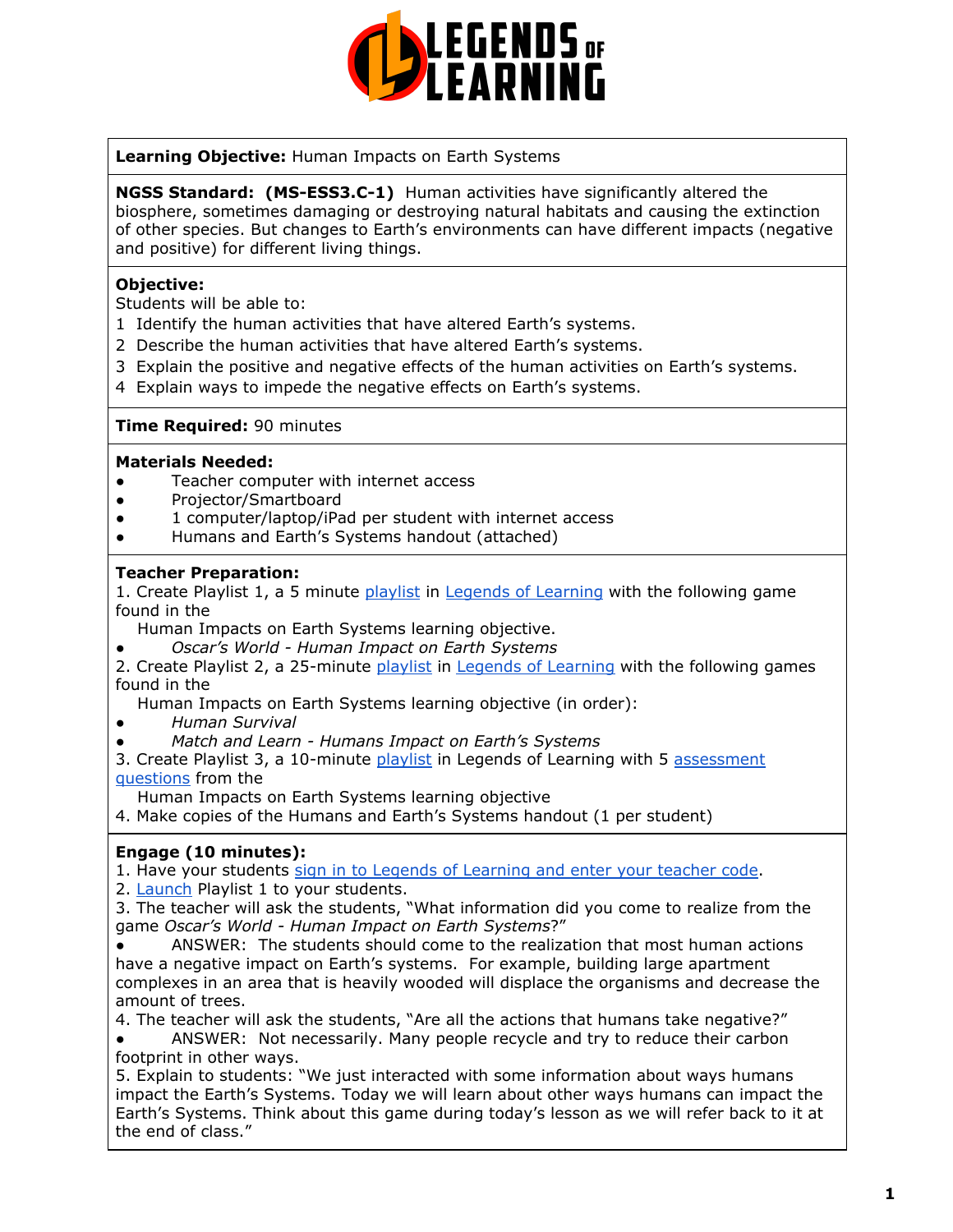

## **Explore (25 minutes):**

- 1. Have your students sign in to Legends of [Learning](https://lol.desk.com/customer/en/portal/articles/2809984-students-joining-a-playlist) and enter your teacher code.
- 2. [Launch](https://lol.desk.com/customer/en/portal/articles/2822815-creating-multiple-playlists) Playlist 2 to your students.

3. As students complete *Human Survival*, students should fill out the Humans and Earth's Systems Handout Part I.

4. Assist students as needed during game play, pause playlist if you need to address content or questions to entire class.

### **Explain (25 minutes):**

1 Review answers to Humans and Earth's Systems Handout Part I.

2 Relate student knowledge to the game at the beginning of class.

● Why was Oscar talking about human population? *(The more humans that inhabit the Earth, the more resources we will need, and we create a lot of pollution.*

● What is smog? *(A type of pollution that is a combination of smoke and fog.)*

● Is solar power a positive or negative impact on Earth's Systems? *(Solar power is a positive impact on Earth's systems, because the Sun's energy is being used to produce electrical power.)*

● What is the relation of nuclear fuel to Earth's systems? *(Nuclear fuel is clean energy. However, nuclear fuel creates a large amount of waste that is dangerous for thousands of years and there is always the potential for dangerous accidents.)*

Is geothermal energy a positive or negative contribution to Earth's systems? *(Geothermal energy is an alternative source of energy. Therefore, it is a positive contribution.)*

● How does wind energy impact Earth's systems? *(Wind energy is an alternative source of energy, and the pros outweigh the cons.)*

3 The teacher will ask the students, "Why are the Earth's systems something we, as humans, should be concerned about?"

Since we (humans) live on Earth, we depend on the Earth's systems to run efficiently. Without the Earth's systems, we would not survive.

### **Elaborate (20 minutes):**

1 Explain to students that human activity has significantly altered the biosphere, sometimes damaging

or destroying natural habitats and causing the extinction of other species, but we (humans) can make

some changes in order to stop/slow down the altering of the biosphere.

- 2 Show this short [video](https://www.youtube.com/playlist?list=PLbuSOUvS6tFXNru3Hn2IDlJN_iieaGMOR) to students.
- 3 Students should fill out the Humans and Earth's Systems Handout Part II.

4 The teacher will ask the students, "Other than recycling, what are some other ways that humans can make changes so that the biosphere is not harmed?"

● ANSWER: *(This list of answers is not complete. The students may have many more answers.)* Humans can:

- carpool to work/school and/or take public transportation
- conserve natural resources, such as water, by timing showers, etc.
- adhering to lawn watering policies
- research additional ways to stop polluting the atmosphere

### **Evaluate (10 minutes):**

1 [Launch](https://lol.desk.com/customer/en/portal/articles/2822815-creating-multiple-playlists) Playlist 3 to your students. When they finish the assessment questions, any time left is freeplay.

2 [Analyze](https://lol.desk.com/customer/en/portal/articles/2787419-tracking-student-progress-and-performance) student results to determine what concepts need to be a focus for reteaching.

### **Additional Lesson Strategies:**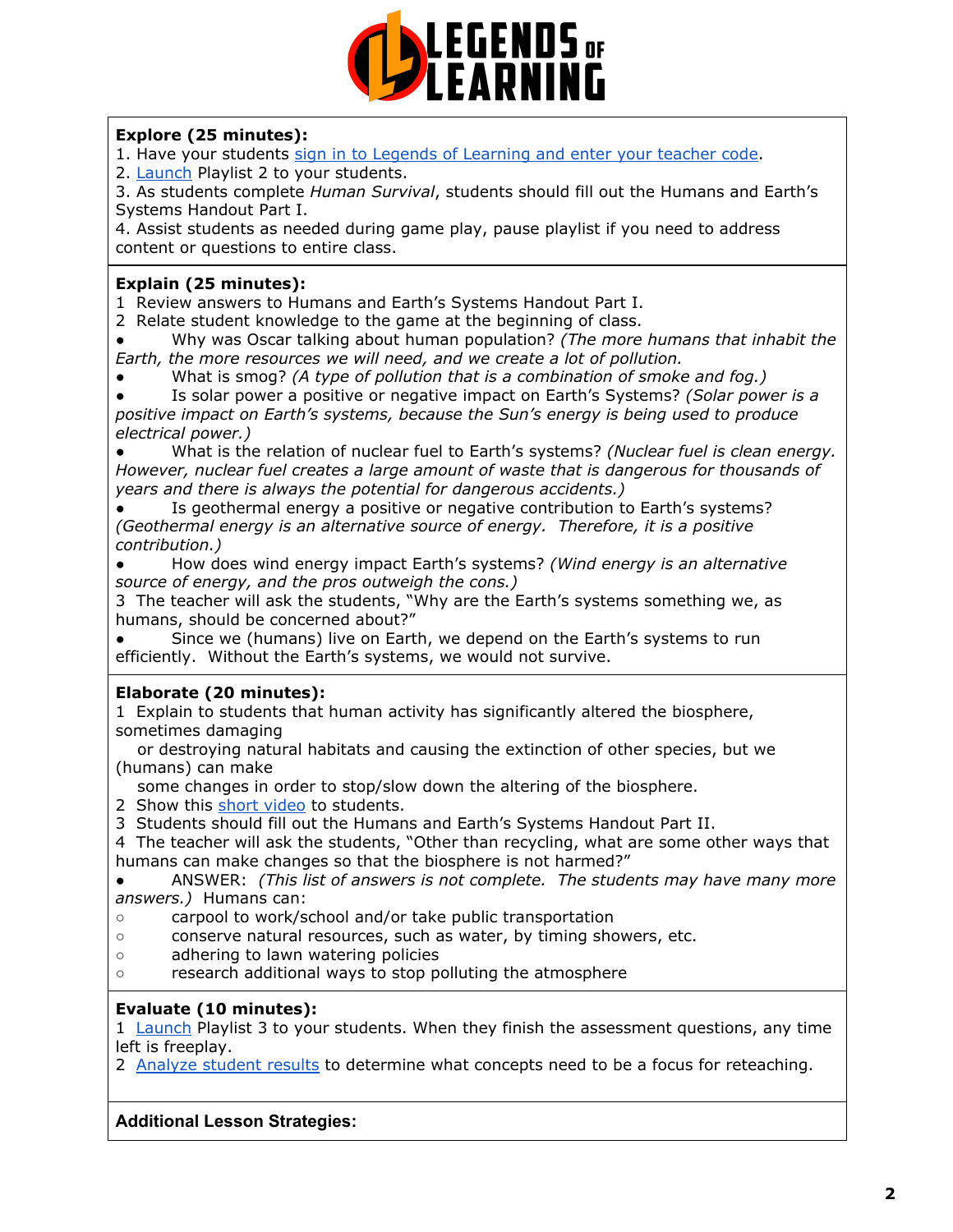

- To use Legends for additional instruction, create a [custom](https://intercom.help/legends-of-learning/en/articles/2154910-creating-a-playlist) playlist with an [instructional](https://intercom.help/legends-of-learning/en/articles/3505828-types-of-games) [game](https://intercom.help/legends-of-learning/en/articles/3505828-types-of-games) and pre and post [assessment](https://intercom.help/legends-of-learning/en/articles/2154913-adding-assessments-to-a-playlist).
- To use Legends for a quick formative [assessment](https://intercom.help/legends-of-learning/en/articles/2154913-adding-assessments-to-a-playlist), create a 5-question assessment in a [playlist.](https://intercom.help/legends-of-learning/en/articles/2154910-creating-a-playlist)
- To use Legends for a student-directed experience, create a [targeted](https://intercom.help/legends-of-learning/en/articles/3340814-targeted-freeplay) freeplay playlist.
- Encourage students to play on their own at home in Legends of Learning: [Awakening](https://intercom.help/legends-of-learning/en/articles/2425490-legends-of-learning-awakening) for a student-driven experience including avatars, battling, and quests all centered around topics they are covering in class.

# **Humans and Earth's Systems**

Name:  $\blacksquare$ 

**Directions:** While playing the first game in Legends of Learning called *Human Survival*, use what you learn to answer the questions below.

# **Part I**

1 In what ways can we (humans) impact the Earth's systems?

- **A** Humans can negatively impact the environment by building several buildings and roads in a short amount of time.
- **B** Humans can positively impact the environment by using alternative sources of energy and conserving energy.
- **C** Both A and B
- **D** None of the above
- 2 What are some ways we (humans) impact the Earth's systems?
	- **A** Humans use land to build structures which impacts wildlife.
	- **B** In certain areas, humans can overfish, which impact wildlife.
	- **C** Both A and B
	- **D** None of the above
- 3 Based on the game, how can we (humans) minimize our impact on Earth's systems?
	- **A** Humans must utilize Earth's resources in a way that creates a balance between man made structures and Earth's systems.
	- **B** Humans can utilize Earth's resources freely without any negative impacts to Earth's systems.
	- **C** Both A and B
	- **D** None of the above
- 4 What impacts does mining have on Earth's systems?
	- **A** Naturally occurring minerals are exposed and utilized with minimal impact.
	- **B** Large areas of land are destroyed and pollutants are released into bodies of water.
	- **C** Both A and B
	- **D** None of the above